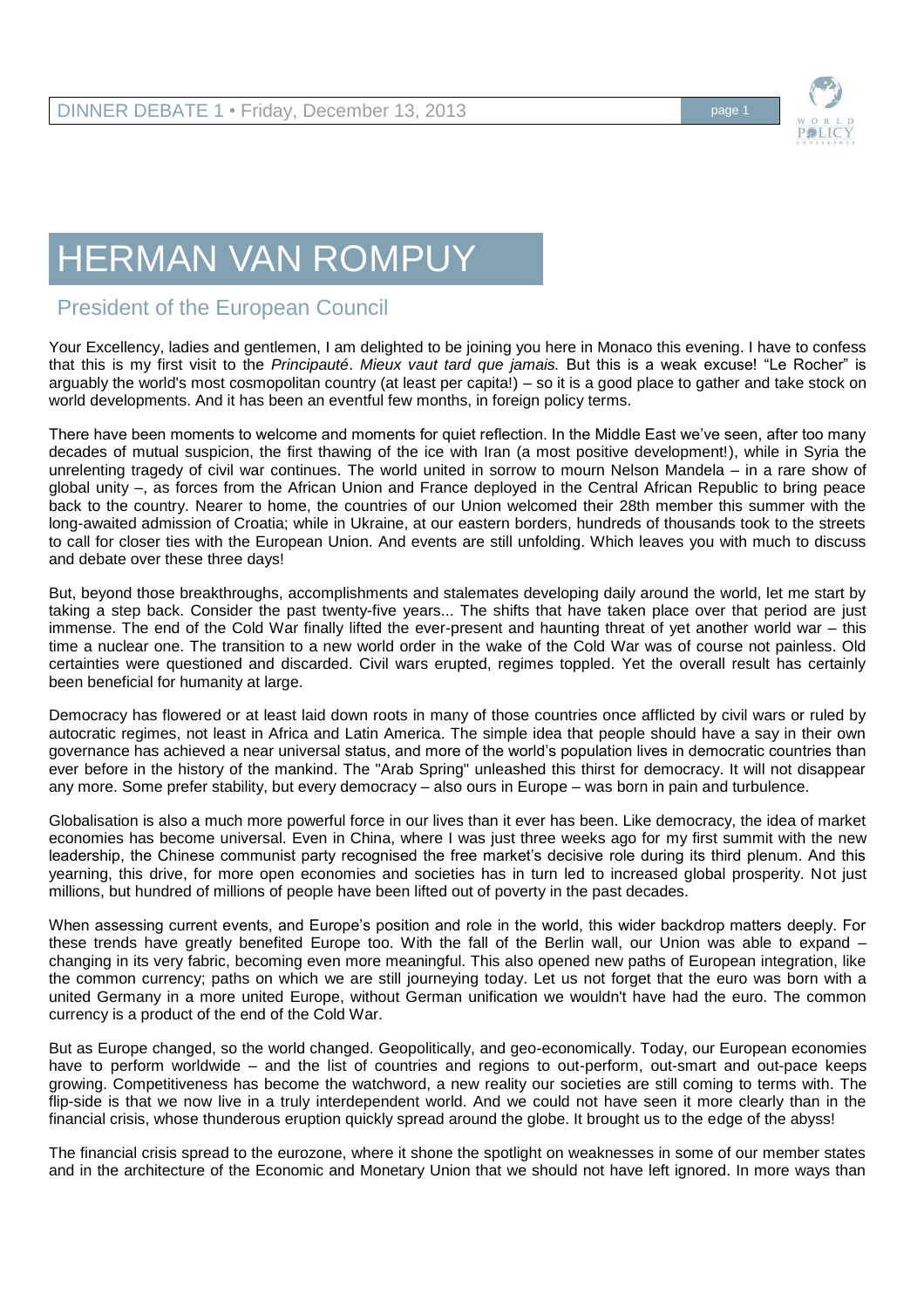

one, it has been a harsh but necessary wake-up call, a salutary shock. For the eurozone, a case of "*what doesn't kill you makes you stronger".* Although the most vulnerable people were most hit by this crisis. It took some years, but we have left the existential threats to the euro behind us, and restored financial stability. Twenty-six of our twenty-eight countries are back into positive growth. And we are working hard to build on that, to reinforce our economies at their very foundations, and above all, to support economic activity and job creation. Those are our highest priorities.

With financial fire-fighting funds and economic efforts taking precedent over much else politically these last years, there has been talk, in the wake of the crisis, about EU disengagement from world affairs. You will expect me to say that this is far from fair – and I will, since it IS far from fair. Our foreign policy engagement is much more robust, and developments from these last weeks, from Bangui to Teheran, attest to that. But there is another point that I would like to underline. Worldwide, our biggest contribution right now remains precisely to put our own house in order, financially, economically. It is true for us (and that is exactly what we are doing). But it is also true for *other* major countries and regions around the globe, including the emerging economies. All have to adapt their economic model. Some are even unsustainable in the longer run.

In a world of such interdependence, no one can afford to have economic Damocles swords dangling… anywhere. In this new world economics play a dominating role – greater still than what military force alone can achieve. The lessons we can draw from a decade of military presence in Iraq or Afghanistan, or looking at the low popular support for an armed intervention in Syria for instance, seem to reinforce this point.

For Europe, as the world's biggest economy and largest market, this growing emphasis on economic clout in global power-play is something that opens up new opportunities. Especially in a world that I see become more and more apolar, rather than bi*-*polar or multi-polar as we once thought it would become.

And I remain convinced that Europe can play a role. It may sometimes not seem like it, but as a united force, our Union is a growing entity on the world stage. Not only as the joint provider of more than half of the world's development assistance, making an incalculable difference to millions of people each day. But also: without Europe, there would be no World Trade Organisation (no deal in Bali last week)*,* and no International Criminal Court, no global fight against climate change, no G-20. We remain convinced multilateralists. The recent WTO trade facilitation agreement confirmed us in that conviction. That is the reason why we are still engaged in the search for a legally binding international agreement on climate change in view of the COP21 Conference in Paris in 2015. Among the major world players, we are rather lonely!

The Union functions thanks to, and is even built upon, negotiation and compromise. So it has a natural vocation to help foster compromise, to encourage reconciliation. We know what it means to turn pages, to put the past behind. And I am pleased that Europe was able to play this mediating role recently in the Iran negotiations, and will keep doing so. Of course, our greatest role to play remains in our own neighbourhood. Starting closest to home, with much unfinished business in the Balkans. Here too, the European Union can claim credit for bringing Kosovo and Serbia closer together. Both sides are now sitting around the same table for the first time*,* thanks to the relentless efforts of our High Representative Cathy Ashton. What's more, they are reaching agreements on important substantive issues.

Further away, but still very close, both East and South, there are aspirations that cannot be betrayed. On the opposite shore of the Mediterranean, and this side of the Ural. There too from "Tahir" to "Taksim" to "EuroMaidan", what it should foremost be about is dialogue and consensus building. And if in any way Europe can help foster that, we stand ready. We are of course following very closely developments in Ukraine, high-representative Catherine Ashton was in Kiev just Tuesday. In the end, this isn't about relations with either Brussels or Moscow. It's about the Ukrainians as a great and diverse people, charting a common course for themselves and their country. Geopolitics is one thing. Democracy, modernity and independence are another. In my view, the future of Ukraine lies in Europe. One can try to stop it, to slow the pace, but in the end not prevent it. Geography and history will always create a special relationship with Russia.

Europe's values-based engagement, our commitment to compromise, are often described – and sometimes derided – as "soft power". But soft power may also have hard impacts. It depends of course of how it's put to use. We have soft powers, but we are not solely a soft power.Worldwide, what Europe strives to do, is to employ its economic clout, its